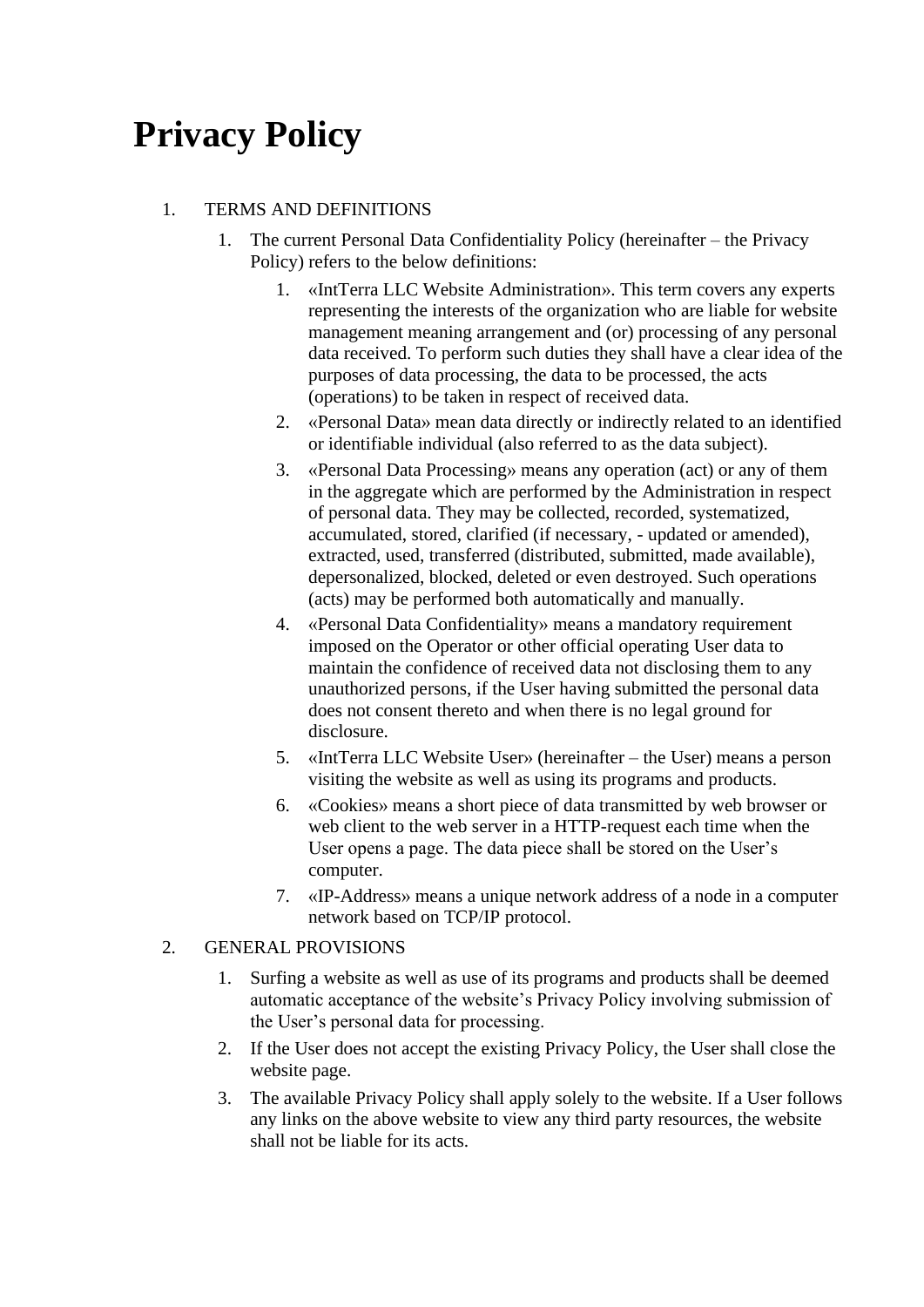4. The Website Administration is not in charge of validity checks of any personal data reported upon the decision of the User having accepted the Privacy Policy.

#### 3. SUBJECT OF PRIVACY POLICY

- 1. Pursuant to the currently adopted Privacy Policy the Website Administration shall be obliged not to disclose personal data reported by Users registered on the website or placing any orders for use of website's software products, as well as shall procure absolute confidentiality of such data.
- 2. To report any personal data, the User shall fill in any website-based electronic forms. The User's personal data to be processed include:
	- 1. its full name;
	- 2. its contact phone number;
	- 3. its e-mail address (e-mail);
	- 4. name of represented legal entity;
	- 5. address used for entrepreneurial and other commercial activity of the User or its represented person;
	- 6. User's residence address.
- 3. The protection of data obtained automatically upon viewing of any advertising blocks or visiting pages with installed statistical system scripts (pixels) shall rest with the website. Below is the list of such data:

IP-address;

cookies data;

information about the browser (or other program used to view the advertisements);

website session time;

address of the web page containing the advertising block;

referer (address of the previous page).

- 4. Deactivation of cookies may make unavailable any website parts requiring authorization.
- 5. The Website collects statistical data on IP-addresses of all website visitors. Such data are required to detect and to resolve any technical problems and to control the lawfulness of financial payments.
- 6. Any other personal data not mentioned above (on the orders/requests made, web browser used, operating system installed etc.) shall be kept secure and are not to be disseminated. The current Privacy Policy contains exceptions for cases described in Sub-clauses 5.2 and 5.3.

#### 4. PURPOSES OF COLLECTION OF USER'S PERSONAL INFORMATION

- 1. The Website Administration collects User's personal data in order:
	- 1. To identify the User that registered on the website to place an order and (or) to remotely purchase the services of this website.
	- 2. To provide access to the User to any personalized resources of such website.
	- 3. To establish interaction with the User meaning, in particular, mailout of requests and notifications related to website usage, processing of user requests and orders, provision of other services.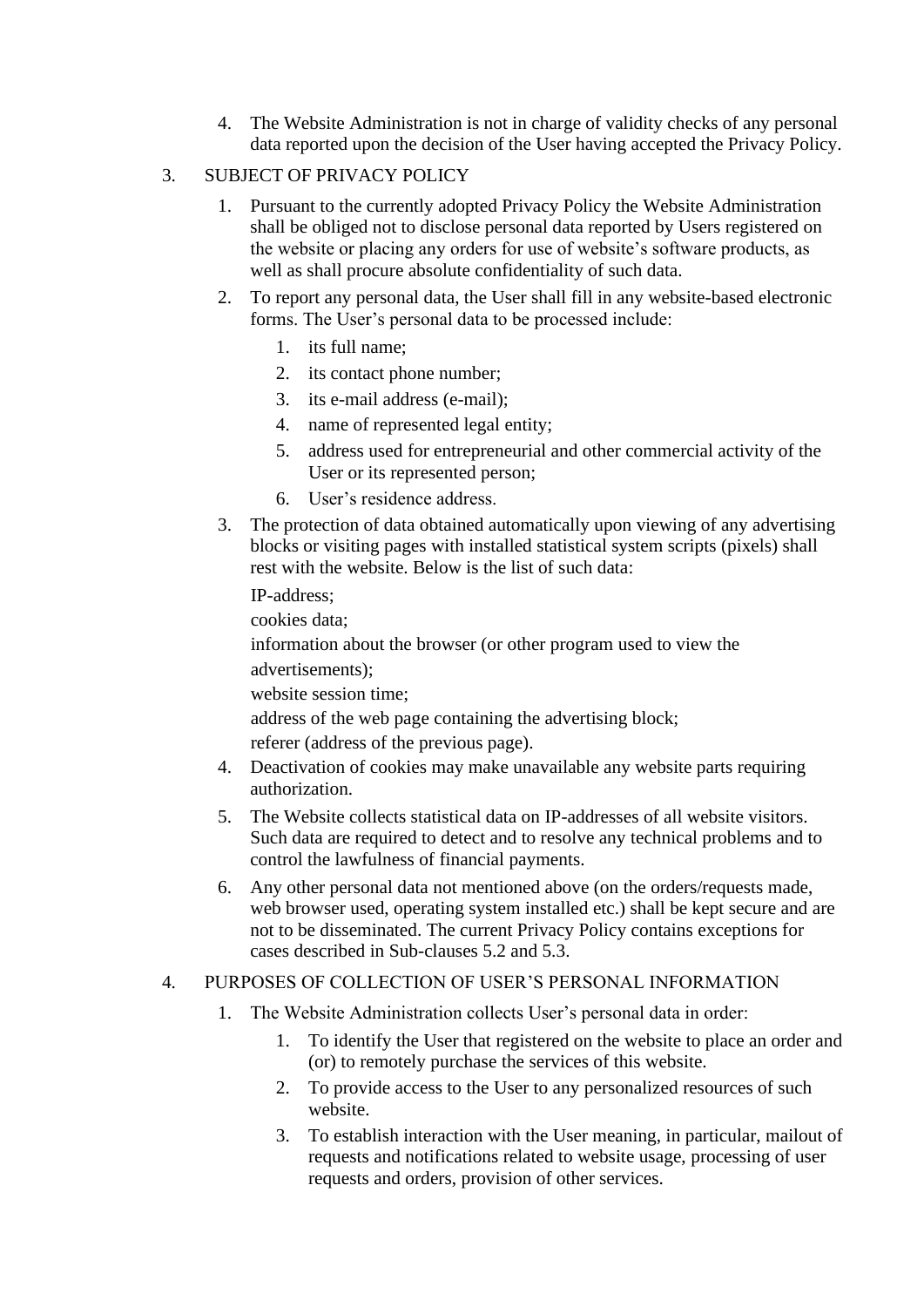- 4. To determine the User's location to secure safety of payments and to prevent fraud.
- 5. To acknowledge completeness and reliability of data submitted by the User.
- 6. To create an account for use of website software products, if the User has expressed such an intent.
- 7. To notify the User of the status of its website order.
- 8. To process and to receive payments, to confirm any taxes or tax privileges, to dispute payments, to determine reasonability of extending a credit facility to a specific User.
- 9. To secure for the User the quickest possible resolution of problems associated with website use through effective customer and technical support.
- 10. To timely inform the User of any updated products, to make it aware of unique offers, new prices, website or its partners news and other information, if the User consents thereto.
- 11. To advertise website software products, if the User consents thereto.
- 12. To provide User access to the website or website services, thus enabling it to obtain products, updates and services.

#### 5. METHODS AND TERMS OF PERSONAL DATA PROCESSING

- 1. There is no time limit for processing User's personal data. Processing may be enabled using any statutory methods. In particular, personal data information systems managed on an automated or non-automated basis may be used.
- 2. User's personal data processed by the Website Administration may be transferred to third parties including courier services, postal organizations, telecom carriers. It may be required to fulfil the User's order placed on the website and to deliver the relevant information/correspondence/supplies to the address. User's consent to such transfer is provided for in the website policy rules.
- 3. Personal data processed by the Website Administration may also be transferred to the competent state government authorities of the Russian Federation, where it is lawful and consistent with the procedure established by Russian legislation.
- 4. If any personal data are lost or disclosed, the User shall be notified by the Website Administration thereof.
- 5. All acts of the Website Administration are intended to eliminate any third party access to the User's personal data (except for Sub-clauses 5.2, 5.3). Such third parties must not receive the above information even accidentally to prevent them from its destruction, amendment or blockage, copying or distribution as well as other unlawful acts. To protect user data the Administration has in place a set of organizational and technical measures.
- 6. If any personal data are lost or disclosed, the Website Administration together with the User is ready to take all efforts to exclude losses and other negative consequences caused by the situation.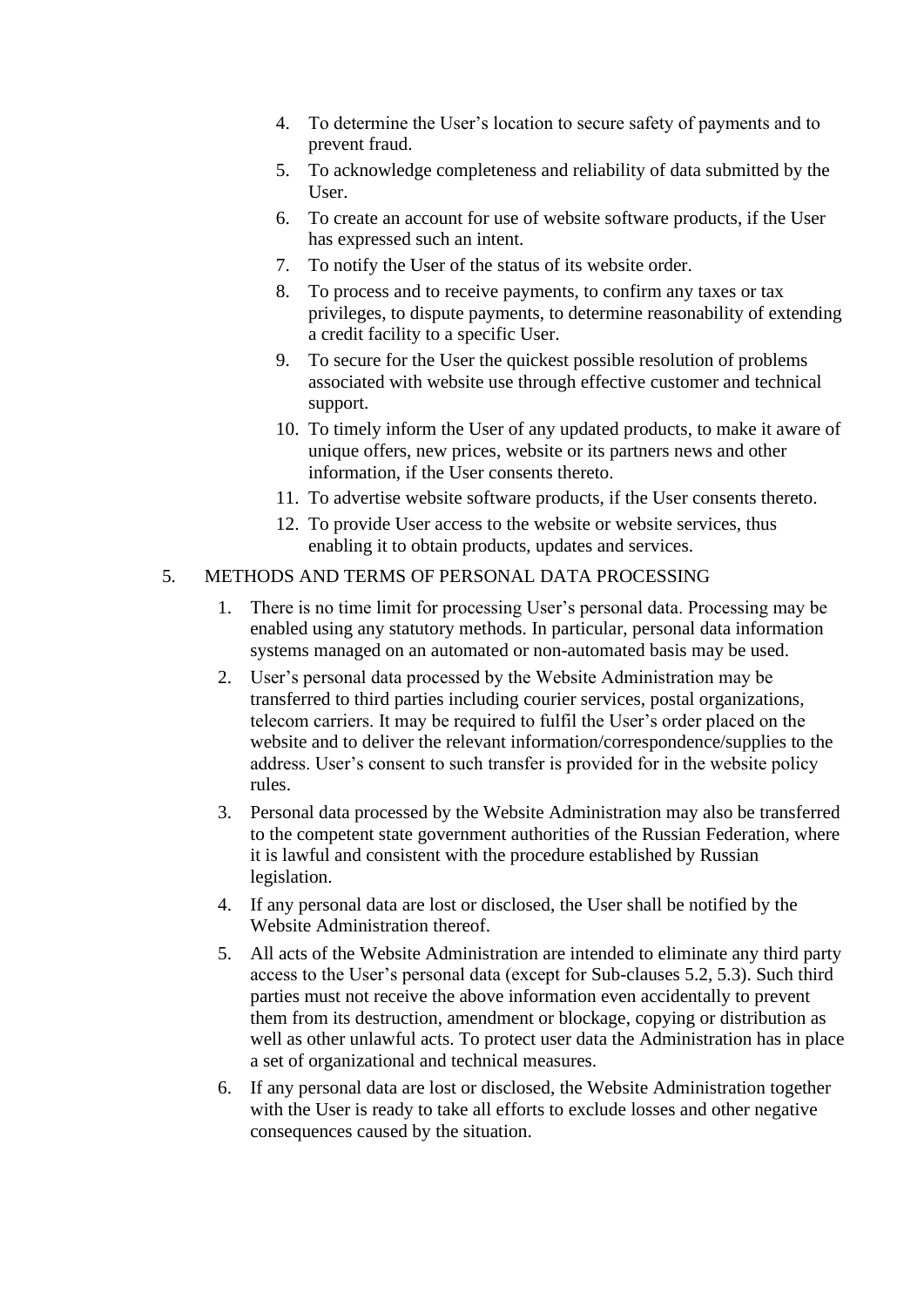#### 6. PARTIES' OBLIGATIONS

- 1. The User's obligations include:
	- 1. Reporting any information about itself compliant with the website requirements.
	- 2. Updating and supplementing any data submitted by it in case of their change.
- 2. The Website Administration's obligations include:
	- 1. Application of any obtained data solely for purposes set forth in Cl. 4 of the current Privacy Policy.
	- 2. Securing confidentiality of information received from the User. It shall not be disclosed, unless the User consents thereto in writing. The Administration also may not sell, exchange, publish or otherwise disclose personal data transferred by the User except for Subclauses 5.2 and 5.3 of the current Privacy Policy.
	- 3. Taking precautions for the User's personal data to remain strictly confidential to the extent of confidentiality of similar data in the ordinary course of business.
	- 4. Blocking user personal data from the moment of receipt of the relevant request of the User or its legal representative. The right to send a block request shall also be granted to the authority empowered to protect the rights of the User having submitted its data to the Website Administration for the period of inspection in case any personal data unreliability or unlawfulness of acts are detected.

#### 7. PARTIES' LIABILITY

- 1. In case of failure by the Website Administration to perform its own obligations and as a result – incurrence of losses by the User caused by improper use of information submitted by it, liability shall be imposed on the Administration. This, in particular, is stipulated by Russian legislation. The current Privacy Policy contains exceptions for cases set forth in Sub-clauses 5.2, 5.3 and 7.2.
- 2. But there are cases when the Website Administration shall be released from liability in case of loss or disclosure of user data. These cases include:
	- 1. User data coming into the public domain before they are lost or disclosed;
	- 2. Their disclosure by third parties before their receipt by the Website Administration;
	- 3. Their disclosure with the User's consent.

#### 8. SETTLEMENT OF DISPUTES

- 1. If the User is dissatisfied with the acts of the Website Administration and intends to assert its rights in a court of law, to file a lawsuit it shall in all cases submit a claim (make a written proposal to voluntarily resolve the conflict).
- 2. The Administration having received the claim shall within 30 calendar days from the date of its receipt to inform the User in writing of its consideration and any measures taken.
- 3. If both parties fail to agree, the dispute shall be submitted to a judicial authority to be further settled under the current Russian legislation.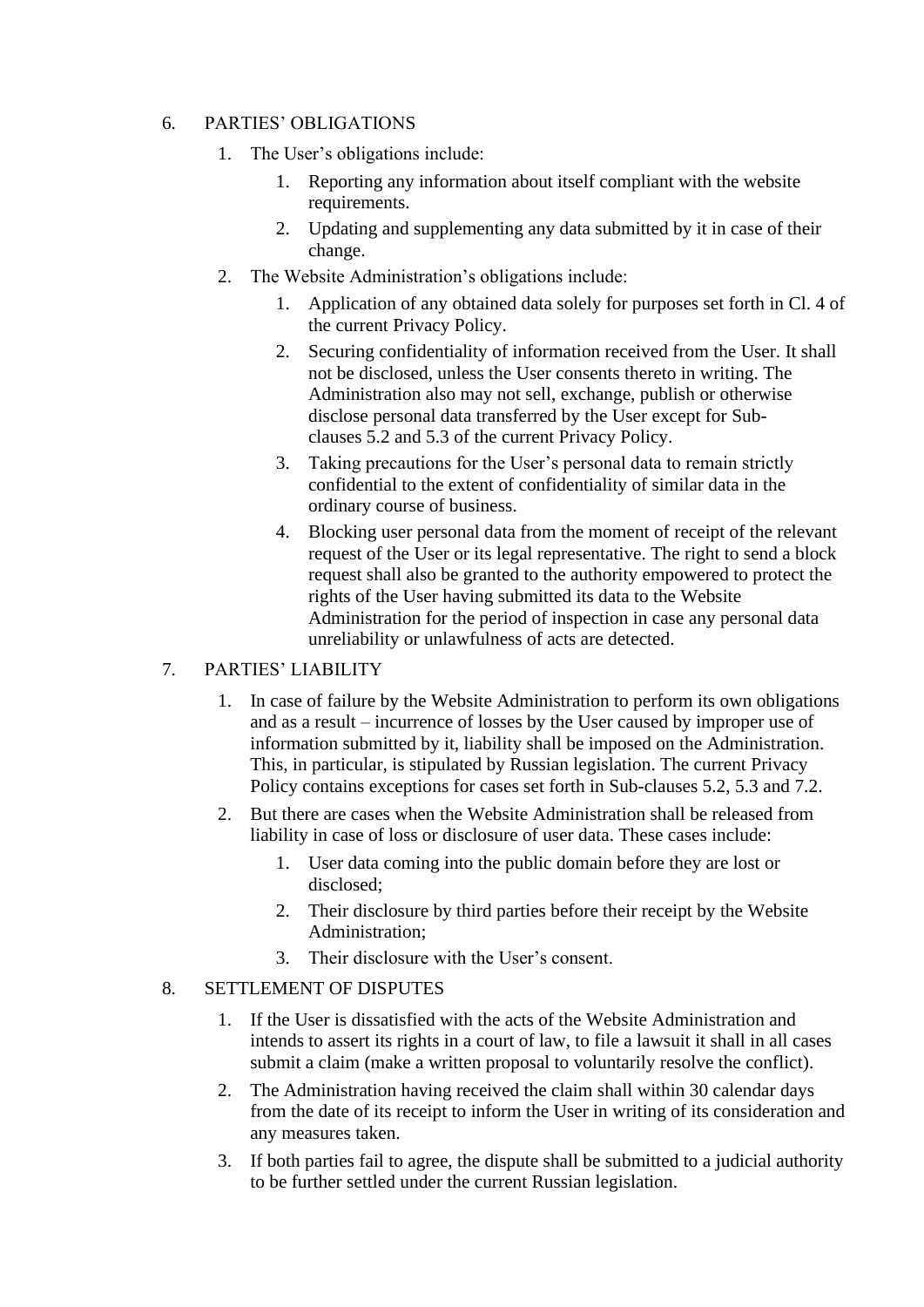4. Relations of the User and the Website Administration within the Privacy Policy shall be governed pursuant to current Russian legislation.

#### 9. ADDITIONAL PROVISIONS

- 1. The Website Administration shall be entitled to amend the existing Privacy Policy without the User's consent.
- 2. A new Privacy Policy shall enter into force from the moment the information thereon is placed on the website, unless the amended Policy does not otherwise provide.
- 3. All proposals, preferences, requests or questions concerning this Privacy Policy shall be reported in the feedback section at the address: [info@intterra.ru](mailto:info@intterra.ru)
- 4. For more information about the current Privacy Policy visit the web page at the address [www.intterra.ru](http://www.intterra.ru/)